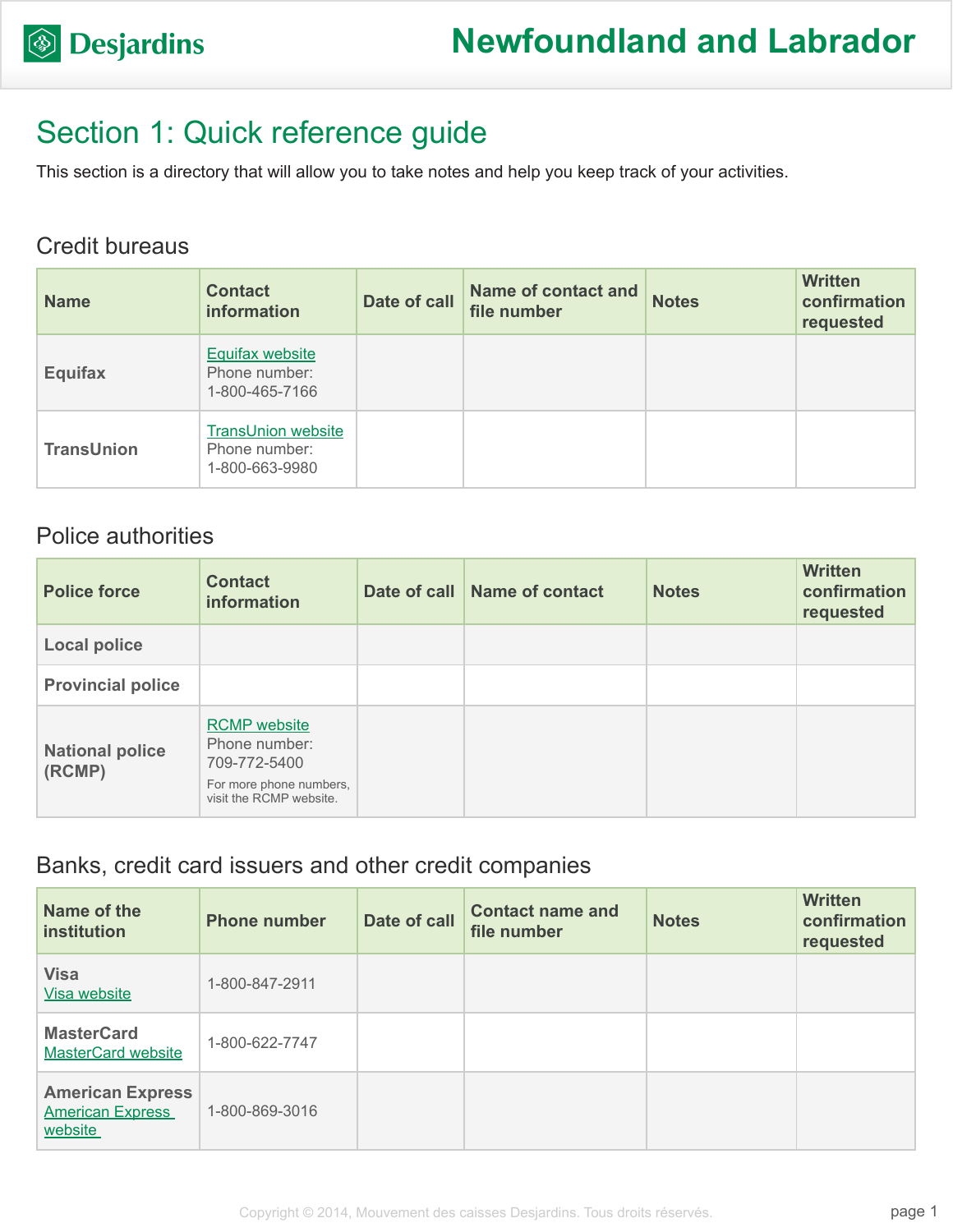

| Name of the<br>institution                                                                                                      | <b>Phone number</b> | Date of call | <b>Contact name and</b><br>file number | <b>Notes</b> | <b>Written</b><br>confirmation<br>requested |
|---------------------------------------------------------------------------------------------------------------------------------|---------------------|--------------|----------------------------------------|--------------|---------------------------------------------|
| <b>Canadian Bankers</b><br><b>Association -</b><br><b>List of banks</b><br>operating in<br>Canada<br><b>Association website</b> |                     |              |                                        |              |                                             |
| <b>Ombudsman for</b><br><b>Banking Services</b><br>and Investments<br>Ombudsman website                                         | 1-888-451-4519      |              |                                        |              |                                             |

### Other organizations that issue cards and licences

| Name of the<br>organization                                                                     | <b>Contact</b><br><b>information</b>                                                                                                      | <b>Date of call</b> | <b>Name of contact and</b><br>file number | <b>Notes</b> | <b>Written</b><br>confirmation<br>requested |
|-------------------------------------------------------------------------------------------------|-------------------------------------------------------------------------------------------------------------------------------------------|---------------------|-------------------------------------------|--------------|---------------------------------------------|
| <b>Employment</b><br>and Social<br><b>Development</b><br>Canada<br>(social insurance<br>number) | <b>ESDC</b> website<br>Phone number:<br>1-800-622-6232                                                                                    |                     |                                           |              |                                             |
| <b>Passport Canada</b>                                                                          | Passport Canada<br>website<br>Phone number:<br>1-800-567-6868<br>Calls outside<br>Canada and the<br>U.S.: 819-997-8338                    |                     |                                           |              |                                             |
| <b>International</b><br>driver's licences<br>(issued by CAA)                                    | <b>CAA</b> website<br><b>CAA Atlantic</b><br>Phone number:<br>1-800-561-8807 or<br>1-800-222-4357                                         |                     |                                           |              |                                             |
| Immigration<br>and Citizenship<br>Canada                                                        | Immigration and<br>Citizenship Canada<br>website<br>Phone number:<br>1-888-242-2100<br>For permanent<br>resident cards:<br>1-800-255-4541 |                     |                                           |              |                                             |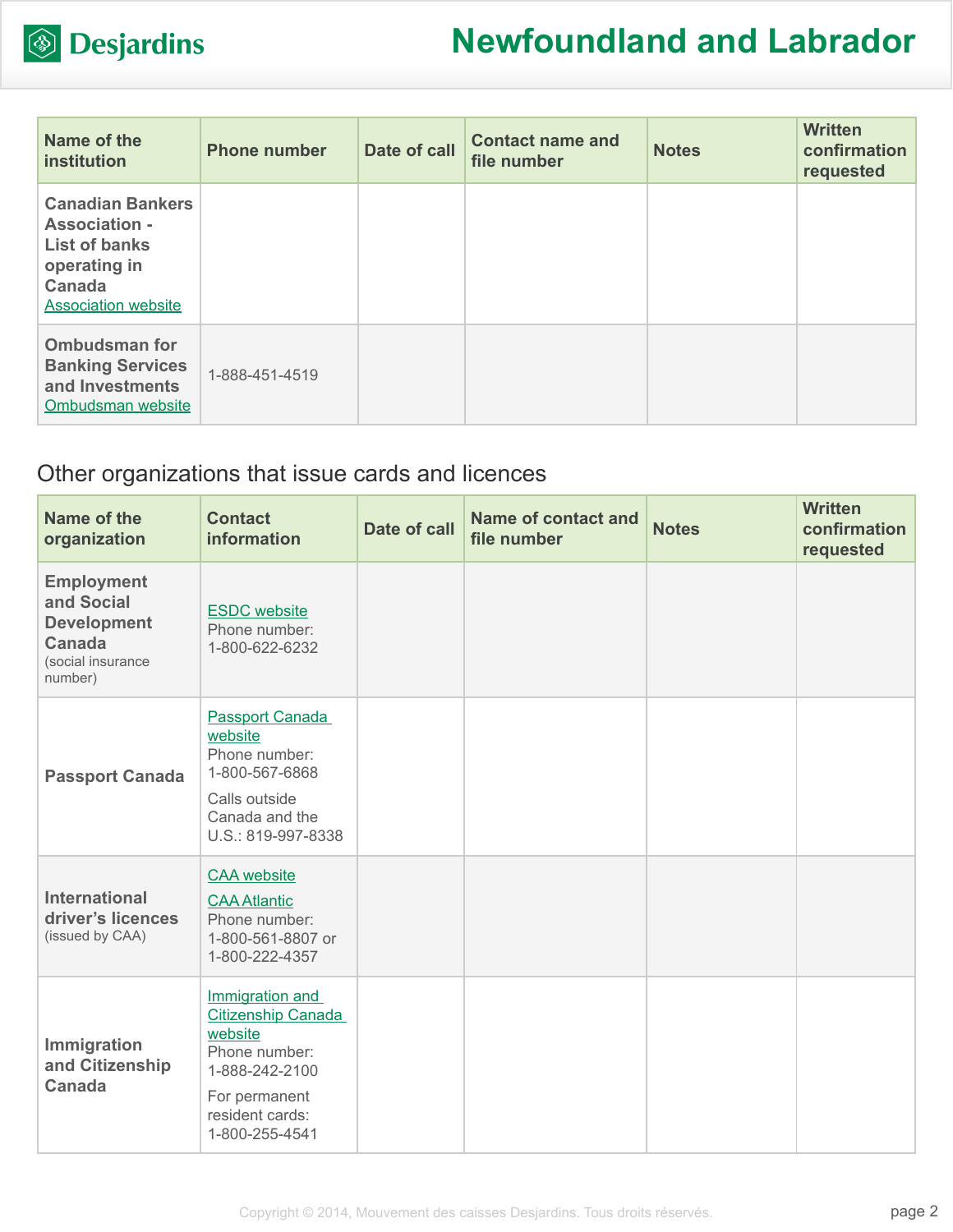

| Name of the<br>organization                                                               | <b>Contact</b><br>information                          | Date of call | <b>Name of contact and</b><br>file number | <b>Notes</b> | <b>Written</b><br>confirmation<br>requested |
|-------------------------------------------------------------------------------------------|--------------------------------------------------------|--------------|-------------------------------------------|--------------|---------------------------------------------|
| <b>Employment</b><br>and Social<br><b>Development</b><br>Canada<br>(Old Age Security)     | <b>ESDC</b> website<br>Phone number:<br>1-800-277-9915 |              |                                           |              |                                             |
| <b>Provincial health</b><br>card                                                          |                                                        |              |                                           |              |                                             |
| <b>Hospital cards</b>                                                                     |                                                        |              |                                           |              |                                             |
| <b>Other licensing</b><br>agencies                                                        |                                                        |              |                                           |              |                                             |
| Vital statistics,<br>birth, marriage<br>and death<br>certificates                         |                                                        |              |                                           |              |                                             |
| <b>Membership</b><br>cards<br>(sports clubs,<br>gyms, professional<br>associations, etc.) |                                                        |              |                                           |              |                                             |

### Organizations that provide information and assistance

| Name of the<br>organization                                            | <b>Contact</b><br>information                                                              | <b>Date of call</b> | <b>Name of contact and</b><br>file number | <b>Notes</b> | <b>Written</b><br>confirmation<br>requested |
|------------------------------------------------------------------------|--------------------------------------------------------------------------------------------|---------------------|-------------------------------------------|--------------|---------------------------------------------|
| <b>Canadian Anti-</b><br><b>Fraud Centre</b>                           | <b>Canadian Anti-Fraud</b><br>Centre website<br>Phone number:<br>1-888-495-8501            |                     |                                           |              |                                             |
| <b>Competition</b><br><b>Bureau</b>                                    | <b>Competition Bureau</b><br>website<br>Phone number:<br>819-997-4282 or<br>1-800-348-5358 |                     |                                           |              |                                             |
| <b>Canadian</b><br><b>Council of Better</b><br><b>Business Bureaus</b> | <b>BBB</b> website<br>Phone number:<br>613-789-5151 or<br>416-644-4936<br>Newfoundland and |                     |                                           |              |                                             |
|                                                                        | Labrador:<br>1-877-663-2363                                                                |                     |                                           |              |                                             |

Copyright © 2014, Mouvement des caisses Desjardins. Tous droits réservés.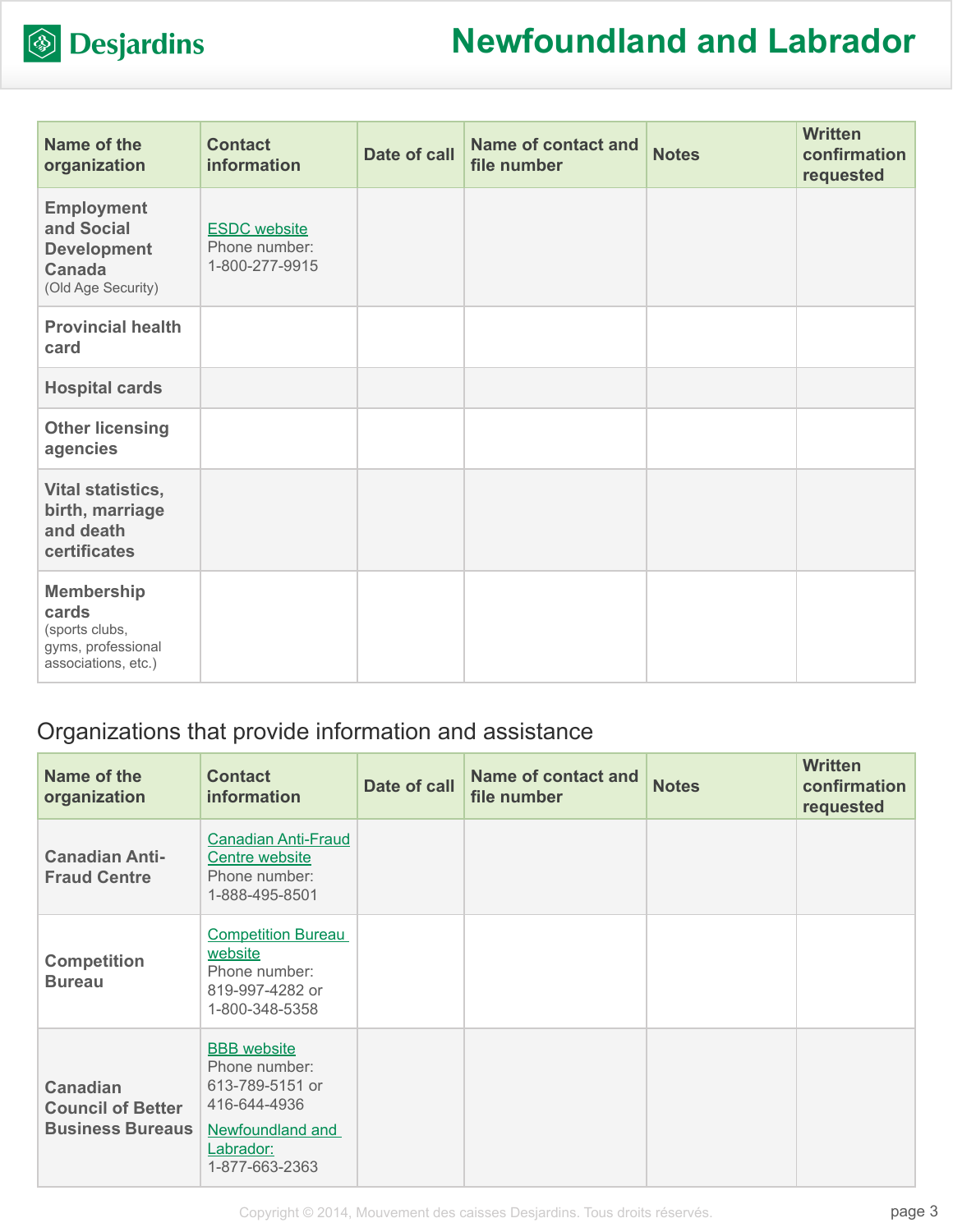## Section 2: Directory of organizations that can help you

List of organizations you should contact if you discover or suspect you are the victim of identity theft. It will help you keep track of your activities and take action to minimize damages and restore your identity.

### National resources

#### Credit bureaus

| Name of the<br>organization | Name of the organization                                  | <b>Description</b>                                                                                                                                                               |
|-----------------------------|-----------------------------------------------------------|----------------------------------------------------------------------------------------------------------------------------------------------------------------------------------|
| <b>Equifax</b>              | <b>Equifax website</b><br>Phone number: 1-800-465-7166    | To get a copy of your credit report, request corrections when<br>necessary and put a fraud alert on your file.<br>Please note that this alert will be valid for a 6 year period. |
| <b>TransUnion</b>           | <b>TransUnion website</b><br>Phone number: 1-800-663-9980 | To get a copy of your credit report, request corrections when<br>necessary and put a fraud alert on your file.<br>Please note that this alert will be valid for a 6 year period. |

#### Identity theft prevention organizations

| Name of the<br>organization                                            | <b>Contact information</b>                                                                                                 | <b>Description</b>                                                           |
|------------------------------------------------------------------------|----------------------------------------------------------------------------------------------------------------------------|------------------------------------------------------------------------------|
| <b>Canadian Anti-</b><br><b>Fraud Centre</b>                           | Canadian Anti-Fraud Centre<br>website<br>Phone number:<br>1-888-495-8501 or 1-705-495-8501                                 | To report telemarketing, Internet (email) or any type of financial<br>fraud. |
| <b>Canadian Health</b><br><b>Care Anti-Fraud</b><br><b>Association</b> | <b>CHCAFA</b> website<br>Phone number:<br>416-593-2633 or 1-866-962-4222                                                   | To report health care fraud.                                                 |
| <b>RCMP's Scams</b><br>and Fraud section                               | <b>RCMP</b> website<br>Newfoundland and Labrador<br>709-772-5400<br>For more telephone numbers, visit the RCMP<br>website. | To report cases of fraud that did not occur online.                          |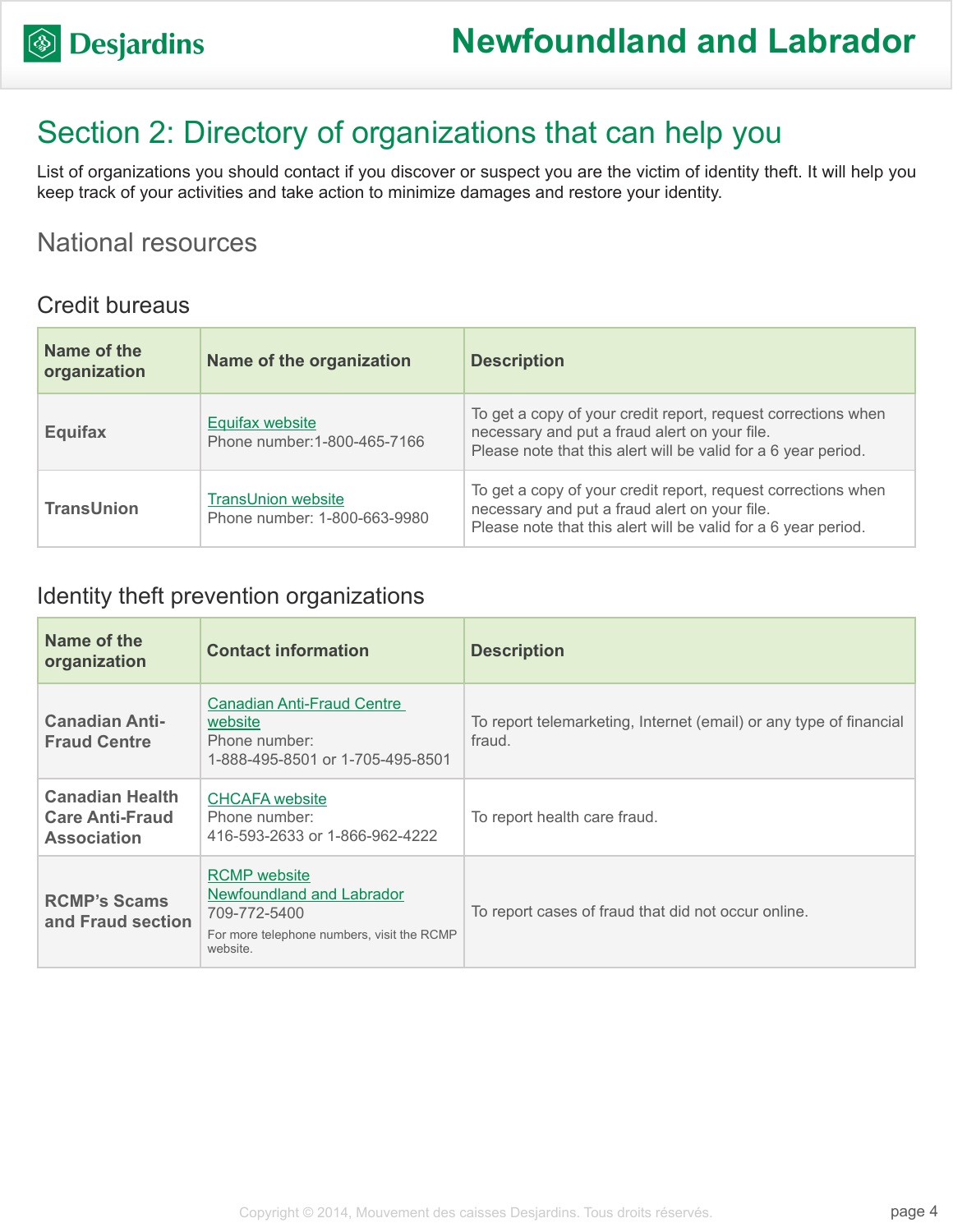

### Government agencies

| Name of the<br>organization                                                           | <b>Contact information</b>                                                                                                               | <b>Description</b>                                                                                                                                                                                                                                   |
|---------------------------------------------------------------------------------------|------------------------------------------------------------------------------------------------------------------------------------------|------------------------------------------------------------------------------------------------------------------------------------------------------------------------------------------------------------------------------------------------------|
| <b>Employment</b><br>and Social<br><b>Development</b><br>Canada                       | <b>ESDC</b> website<br>Phone number: 1-800-622-6232                                                                                      | To report that your social insurance number is being used<br>fraudulently and to request that it be destroyed and new one<br>issued.<br>Please note that if a new SIN is requested, you will be<br>responsible for 2 SINs for the rest of your life. |
| <b>Passport Canada</b>                                                                | <b>Passport Canada</b><br>Phone number: 1-800-567-6868<br>Calls outside Canada and the U.S.:<br>819-997-8338                             | To report that your passport is perhaps being used fraudulently<br>and to request a new one, where applicable.                                                                                                                                       |
| Immigration<br>and Citizenship<br><b>Canada</b>                                       | <b>Immigration and Citizenship</b><br>Canada website<br>Phone number: 1-888-242-2100<br>For a permanent resident card:<br>1-800-255-4541 | To report that your proof of citizenship or landed immigrant card<br>are perhaps being used fraudulently and to request that it be<br>destroyed and a new one issued, where applicable.                                                              |
| <b>Employment</b><br>and Social<br><b>Development</b><br>Canada<br>(Old Age Security) | <b>ESDC</b> website<br>Phone number: 1-800-277-9914                                                                                      | To report that your identity is perhaps being used to receive<br>OAS cheques fraudulently.                                                                                                                                                           |
| <b>Canada Revenue</b><br><b>Agency</b>                                                | <b>Canada Revenue Agency website</b><br>Phone number: 1-800-267-6999 or<br>1-888-892-5667                                                | To check whether a charity is registered.                                                                                                                                                                                                            |
| <b>RCMP</b><br>(Canadian Firearms<br>Program)                                         | <b>RCMP</b> website<br>Phone number:<br>613-993-7267 or 1-800-731-4000                                                                   | To get a new firearm permit.                                                                                                                                                                                                                         |

### Other agencies

| Name of the organization                                                                                            | <b>Contact information</b>                                                                                                  |
|---------------------------------------------------------------------------------------------------------------------|-----------------------------------------------------------------------------------------------------------------------------|
| <b>Office of the Privacy Commissioner of Canada</b>                                                                 | Commissioner's website<br>Phone number: 613-947-1698 or 1-800-282-1376                                                      |
| <b>Canadian Bankers Association</b><br>To consult the Canadian Code of Practice for Consumer Debit<br>Card Services | <b>Association website</b><br>Phone numbers:<br>Head office: 416-362-6092<br>Montreal: 514-840-8747<br>Ottawa: 613-234-4431 |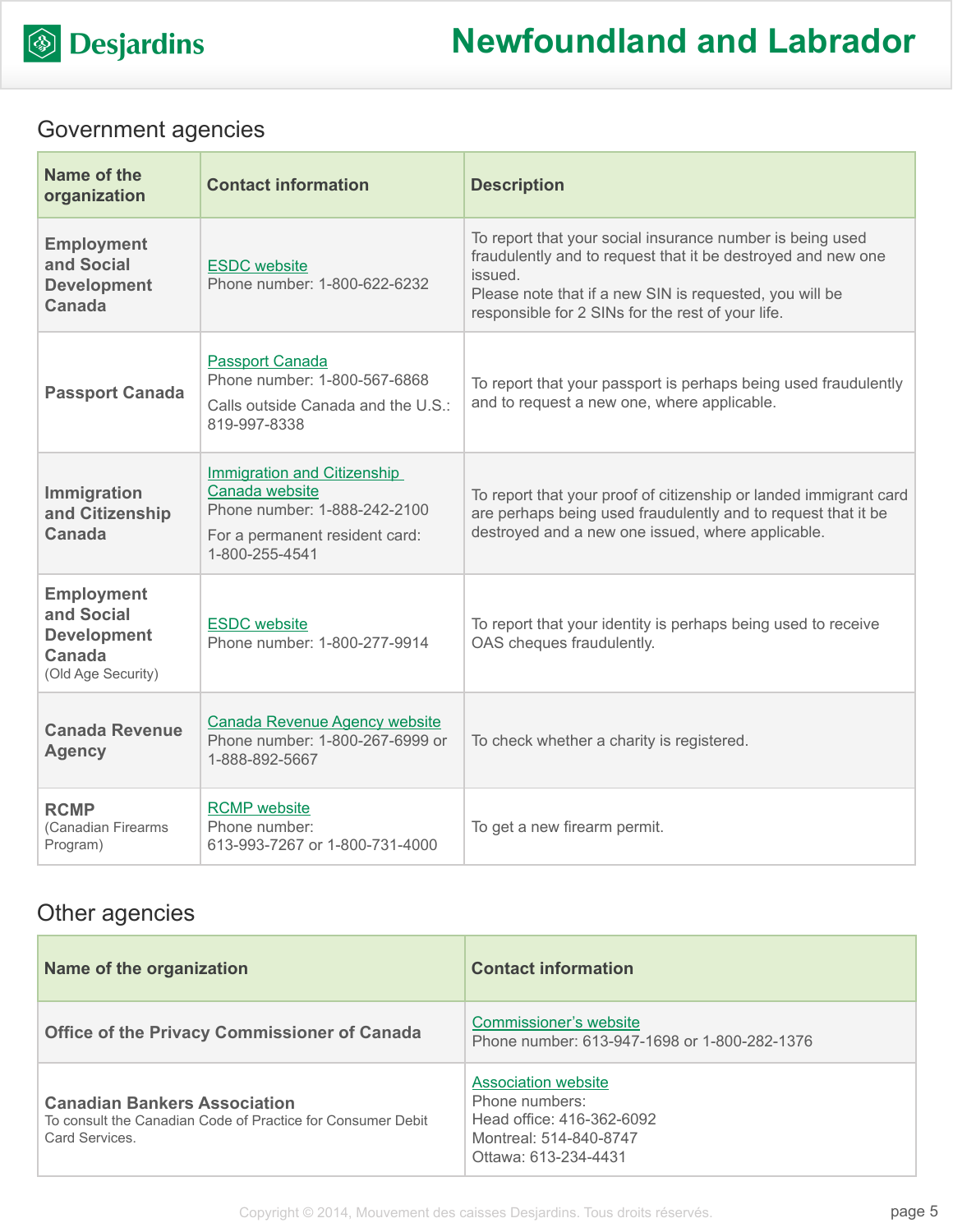

| Name of the organization                           | <b>Contact information</b>                                                                                                                         |
|----------------------------------------------------|----------------------------------------------------------------------------------------------------------------------------------------------------|
| <b>Consumer's Association of Canada</b>            | <b>Association website</b><br>Phone number: 613-238-2533                                                                                           |
| <b>Canadian Council of Better Business Bureaus</b> | <b>BBB</b> website<br>Phone number:<br>613-789-5151 or 416-644-4936<br><b>Newfoundland and Labrador:</b><br>1-877-663-2363                         |
| <b>Retail Council of Canada</b>                    | <b>RCC</b> website<br>Phone number: 1-888-373-8245<br>Atlantic: 902-422-4144 or 1-855-422-4144<br>Grocery Division - Primary: 1-888-373-8245       |
| <b>Credit Counselling Canada</b>                   | <b>Credit Counselling Canada website</b><br>Phone number: 1-888-527-8999<br>Credit Counselling Services of Atlantic Canada Inc.:<br>1-888-753-2227 |
| <b>Public Interest Advocacy Centre</b>             | <b>PIAC</b> website<br>Phone number: 613-562-4002                                                                                                  |
| <b>Interac Association</b>                         | Interac website<br>Phone number: 416-632-8550 or 1-855-789-2979                                                                                    |
| <b>Consumer Measures Committee</b>                 | <b>Committee website</b><br>Fax number: 613-952-6927                                                                                               |

### Provincial resources

| Name of the<br>organization                                               | <b>Contact information</b>                                                                                                                           | <b>Description</b>                |
|---------------------------------------------------------------------------|------------------------------------------------------------------------------------------------------------------------------------------------------|-----------------------------------|
| <b>Services</b><br><b>NL</b> - Motor<br><b>Registration</b>               | Newfoundland Labrador website<br>Phone number: 1-877-636-6867                                                                                        | Driver's licence and registration |
| <b>Department</b><br>of Health and<br><b>Community</b><br><b>Services</b> | Newfoundland Labrador website<br>Phone numbers:<br>709-758-1500 (St. John's)<br>709-292-4027 (St. John's)<br>1-866-449-4459<br>(Grand Falls Windsor) | Health and health insurance card  |
|                                                                           | 1-800-563-1557<br>(Grand Falls Windsor)                                                                                                              |                                   |

Copyright © 2014, Mouvement des caisses Desjardins. Tous droits réservés.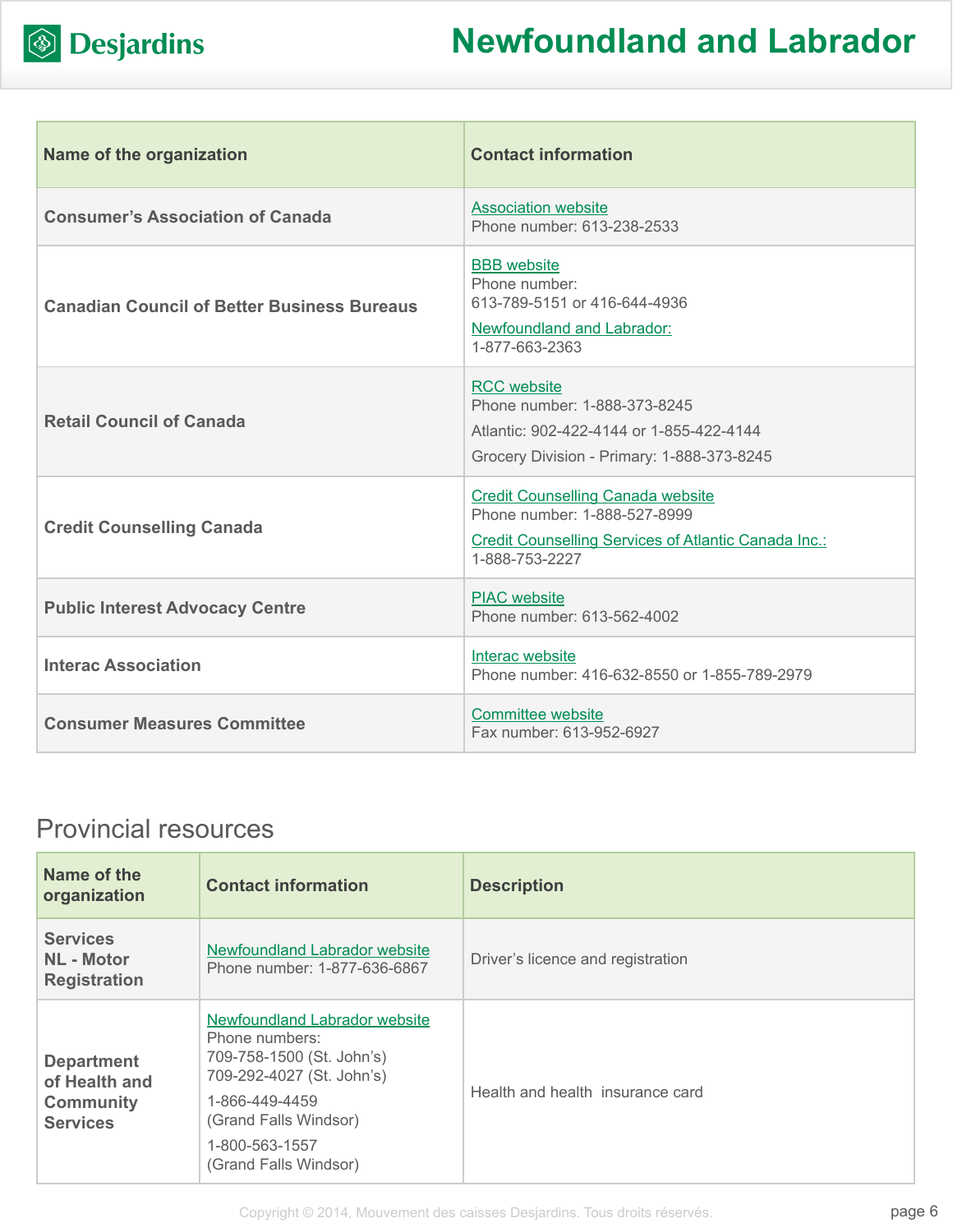

| Name of the<br>organization                           | <b>Contact information</b>                                                              | <b>Description</b>                    |
|-------------------------------------------------------|-----------------------------------------------------------------------------------------|---------------------------------------|
| <b>Services NL - Vital</b><br><b>Statistics</b>       | <b>Newfoundland Labrador website</b><br>Phone number: 709-729-3308                      | Birth, marriage and death certificate |
| <b>Services NL</b><br>- Consumer<br><b>Protection</b> | <b>Newfoundland Labrador website</b><br>Phone number: 709-729-2600 or<br>1-877-968-2600 |                                       |

## Forms and links

CREDIT EVALUATION AGENCIES [Equifax - Credit Report Request Form](http://www.equifax.com/ecm/canada/EFXCreditReportRequestForm.pdf) [Equifax - Credit Report Update Form](http://www.consumer.equifax.ca/dispute-ca/canada-cr-update-form/en_ca) [TransUnion - Credit Report Request Form](http://www.transunion.ca/docs/personal/Consumer_Disclosure_Request_Form_en.pdf) [TransUnion - Investigation Request Form](http://www.transunion.ca/docs/personal/Credit Investigation Request Form_en.pdf) [TransUnion - Fraud Alert Request Form](http://www.transunion.ca/docs/personal/Ca_Fraud_Alert_Request_Form.pdf)

GENERAL SERVICES [Service Canada](http://www.servicecanada.gc.ca/eng/home.shtml)

SOCIAL INSURANCE NUMBER [Application for a Social Insurance Number](http://www.servicecanada.gc.ca/cgi-bin/search/eforms/index.cgi?app=prfl&frm=nas2120&ln=eng) (Canada) [Information Guide](http://www.servicecanada.gc.ca/eforms/forms/nas-2120-(09-13)e.pdf)

BIRTH CERTIFICATE [Newborn / Adopted Child Registration Form](http://www.health.gov.nl.ca/health/mcp/forms/newborn.pdf) [Application for Birth Certificate](http://www.gs.gov.nl.ca/birth/birth_certificate/application_for_birth_certificate.pdf)

HEALTH CARD AND INSURANCE [Application for Newfoundland and Labrador Health Care Coverage](http://www.health.gov.nl.ca/health/mcp/forms/ben_reg.pdf) [Information Update or Card Replacement](http://www.health.gov.nl.ca/health/mcp/forms/public_services_form_new_mcp.pdf)

OLD AGE SECURITY PENSION [Application for The Old Age Security Pension](http://www.servicecanada.gc.ca/cgi-bin/search/eforms/index.cgi?app=prfl&frm=isp3000&ln=eng) [Old Age Security Pension](http://www.servicecanada.gc.ca/eng/sc/oas/pension/oldagesecurity.shtml) [Canada Pension Plan](http://www.servicecanada.gc.ca/eng/isp/cpp/cpptoc.shtml)

DEATH CERTIFICATE [Application for a Death Certificate](http://www.gs.gov.nl.ca/birth/death_certificate/application_for_marriage_or_death_certificate.pdf)

MARRIAGE CERTIFICATE [Application for Marriage Certificate](http://www.gs.gov.nl.ca/birth/marriage_cert/app_service.pdf)